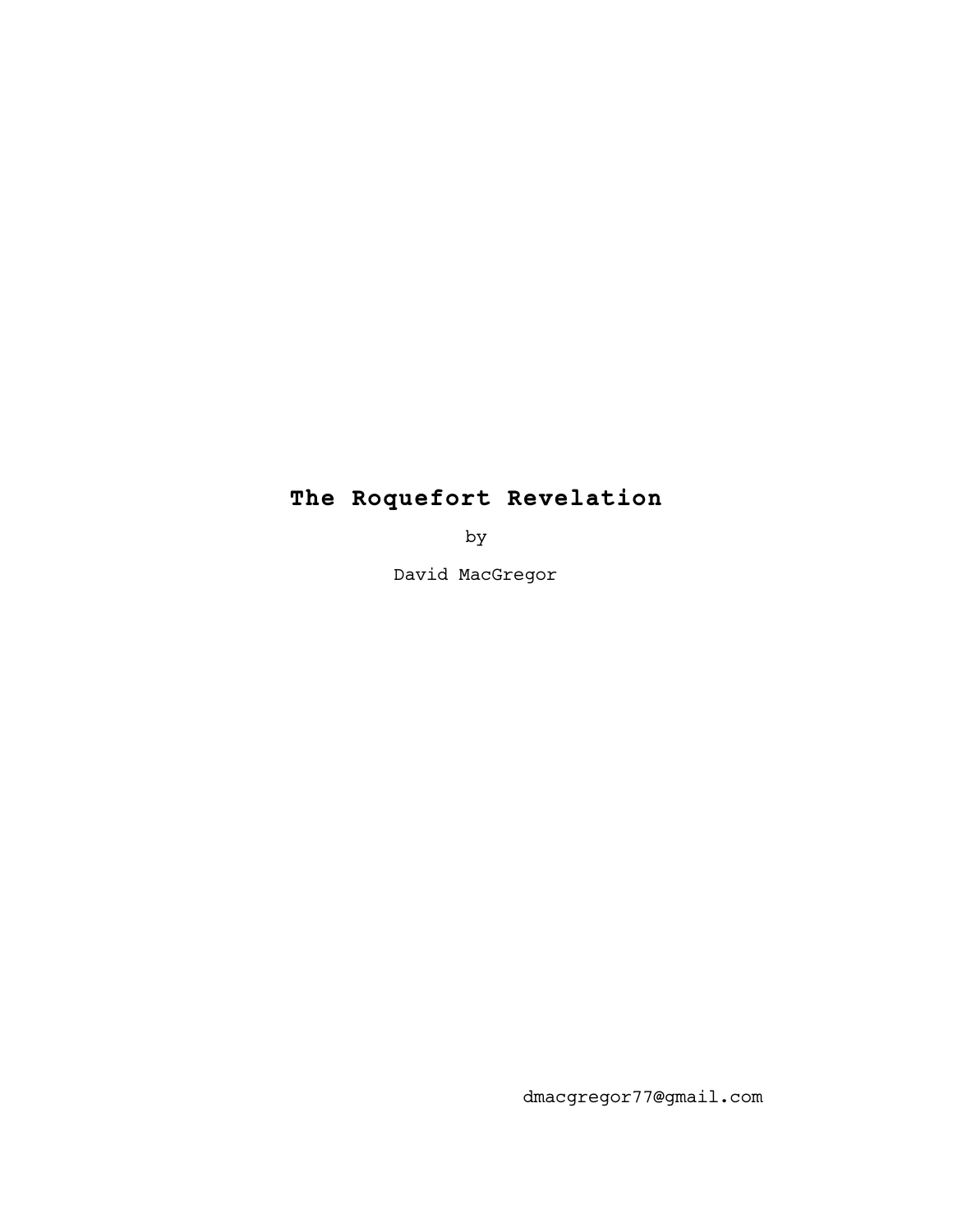## Setting

A party or gathering of some kind.

## **Time**

Present-ish.

## Cast

AARON - Male or female, 30s-50s.

 (NOTE: Female pronouns are used and the play is written as if AARON is female, but these instances should be changed if the actor playing AARON is a male.)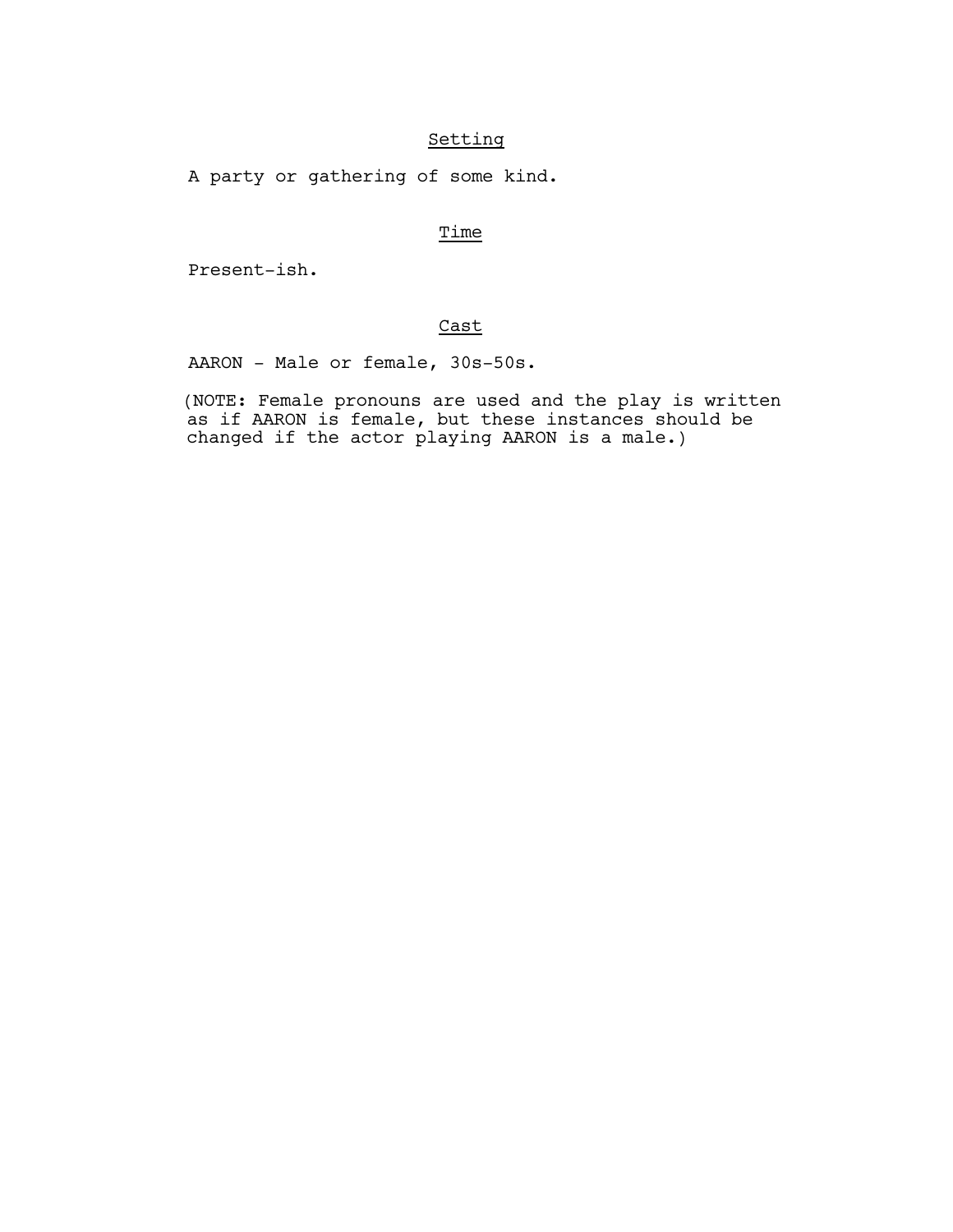(We hear sounds of a party or gathering of some kind. AARON enters furtively, looking behind her. She carries a plate of cheese and a glass of wine. On the plate are pieces of Roquefort cheese speared with toothpicks. She moves towards a small table as she chews, having already put a piece of cheese in her mouth. She checks behind her again as noises of the party fade away. She swallows.)

AARON

This is amazing. This is...wow. I can't believe this. (she samples another piece of cheese, shaking her head in disbelief as she puts the plate and glass on the table)

See, the thing is, I've had Roquefort cheese before. Maybe, I don't know...fifteen years ago? It was at some family thing...it might have been Thanksgiving at my Aunt Grace's house. Yeah, that must have been it. She always had something strange to serve...smoked oysters, wasabi peas, she just liked having some weird ass thing as an appetizer and this one year it was Roquefort cheese. I remember staring at it because it was pretty funky looking, this crumbly cheese with blue mold running through it. But I'm game, you know, I'm always up for something new, so I tried it. And it was terrible. It was...noxious. Like I was chewing on somebody's dirty socks or something. The smell, the taste, it was...you know, you put a lot of things in your mouth over the years and if you're honest, you don't remember much about any of those things. A shrimp is a shrimp. Steak is steak. I'm not saying you don't appreciate it in the moment. You do. You're hungry. It's tasty. End of story. But it's not like you carry that moment, that impression around with you for very long. You're probably not telling people a year later about that one amazing shrimp you had. But that Roquefort cheese, that stayed with me. It was like one of those coughs that just won't go away or the smell you get when some kind of animal gets trapped inside the wall of your house and dies. And I guess part of it was, a kind of disbelief that anyone would go to the trouble to make something that tasted that bad. Because I know it's not an easy process. It involves milk and mold, and I'm pretty sure you're supposed to put it in a cave for months or years or something. It's complicated. Anyway, that was the first time I ever had Roquefort cheese. And the last time...up until right now. I'm not even sure why I tried this, to tell you the truth. There were some other cheeses on that platter. And grapes. You can't go wrong with grapes. I could have taken a few grapes and a slice of Jarlsberg or something. Maybe some Gouda. (MORE)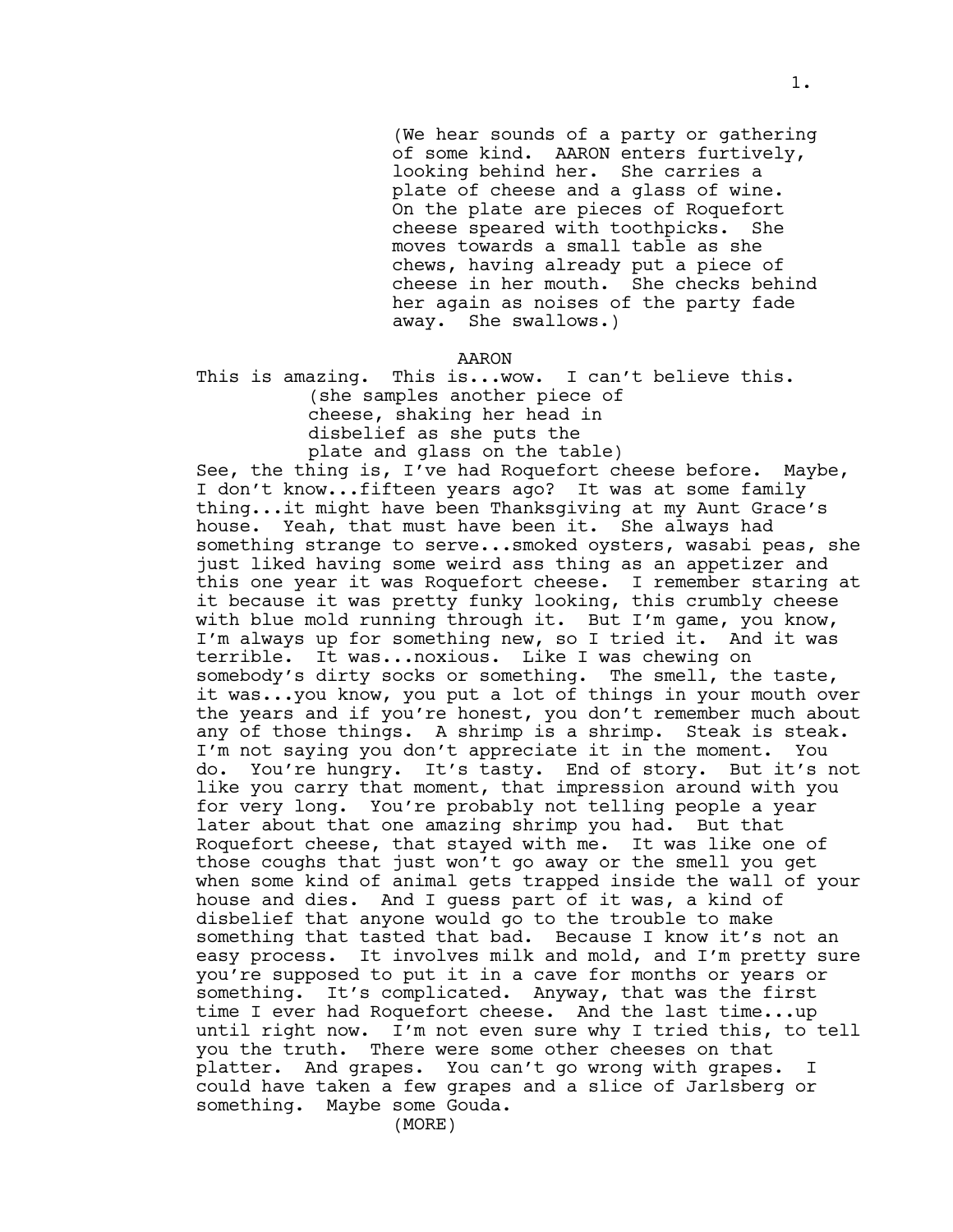But I saw this hunk of Roquefort sitting there, and I swear to God, the thought that popped into my mind was "You son of a bitch." Like I was facing down some old enemy or something, like the cheese was taunting me almost. Which is silly. I know that's silly. It's just a piece of cheese. Then again, with that mold in it, it's actually alive, weirdly enough. It's a living thing...at least part of it is. So I guess maybe in some kind of primeval way I thought I could communicate with the mold in the cheese. Anyway, I grabbed a little chunk of it and, you know, I'm going to face down my fear, confront this nightmare from my past. So, I managed to force a piece into my mouth and...it's good. It's really good. That's what I'm trying to wrap my mind around. (takes another piece of cheese) (cont'd)

Wow. This is really fucking me up. Because it tastes exactly the same as the one I tried fifteen years ago. I know that. I could never, ever forget that taste. But now...now it's got this warmth to it, if that makes sense. And the saltiness is just right, not to mention the texture of it...see if you had asked me five minutes ago, what's the worst cheese in the world, I would have said Roquefort cheese. Hands down, no question. But if you asked me right now what's the best cheese in the world, I would say Roquefort cheese. And that's what's messing with me. Because the cheese is the same. It's the same cheese! So that means that what's different is me. And not just a little bit different. Completely different. One hundred and eighty degrees different from the person I was fifteen years ago. Only I never realized it until I put a piece of this cheese in my mouth. But then, how could I realize it? You live your life day-to-day. You get caught up in day-to-day things. And from one moment to the next, you're pretty much the same person, right? Maybe you change a little... what, maybe one one-hundredth of one percent? But that adds up. Slowly, it adds up. And if you give it fifteen years, it can add up to being a completely different person in every way. In fact, you can be the complete opposite of the person you used to be. And that's...that's where this gets really twisted. See, I've had the same husband for fifteen years. Same job, same friends...and they're all from a time in my life when I was a person who hated Roquefort cheese. But I'm not that person anymore. In fact, I'm the exact opposite of that person. Holy mother...

> (looking around, eating another piece)

I just hope no one sees me eating this. There'd be questions...really, really uncomfortable questions, because it's not like I kept my hatred of Roquefort cheese a secret, and here I am gobbling it down like there's no tomorrow. I mean, I'm not sure at what point I began living a lie, but apparently that's exactly what I'm doing. I'm a complete fraud, an imposter, I'm not remotely like the person other people think I am.